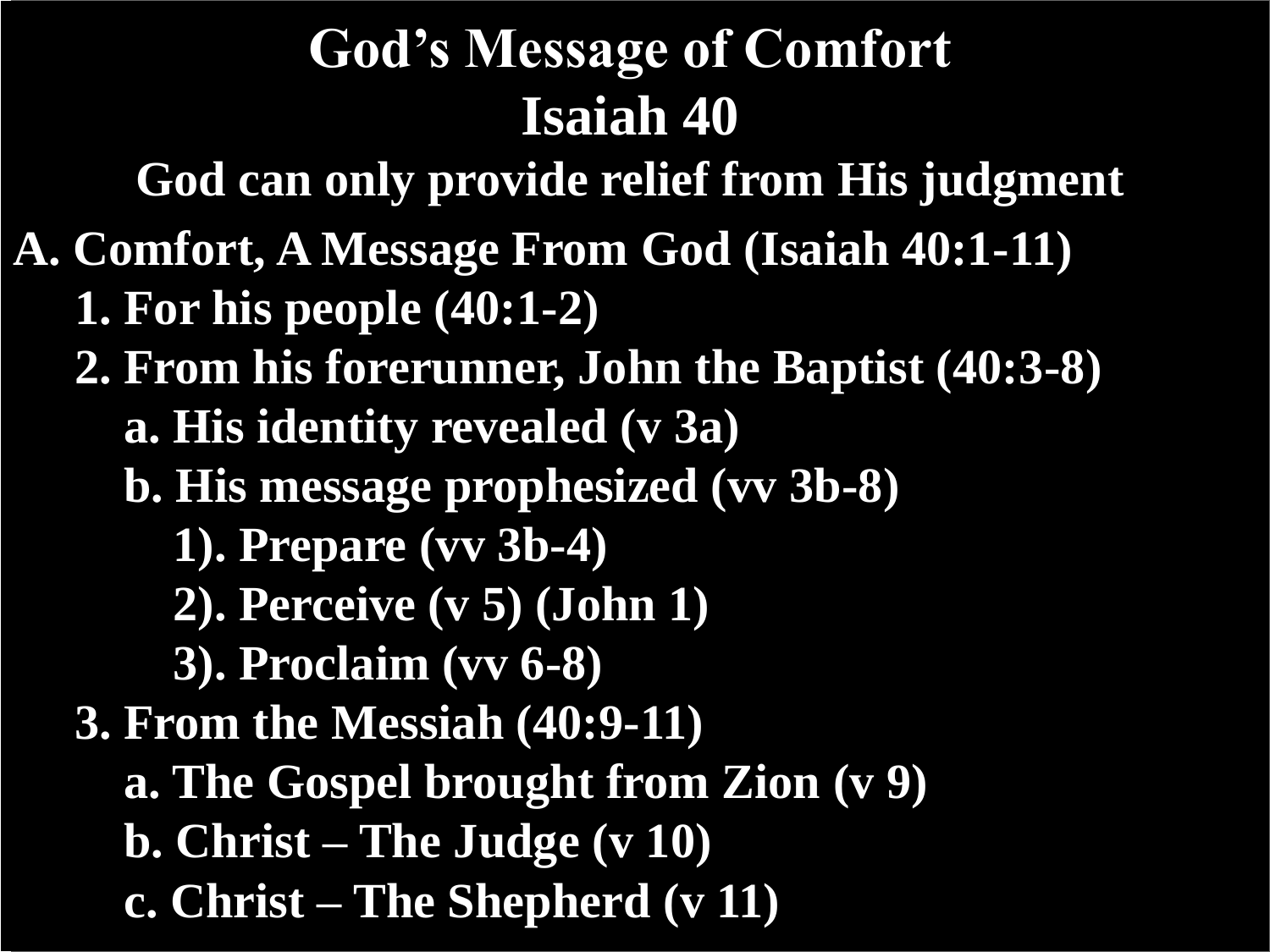**B. Creation, A Revelation of God (Isaiah 40:12-26) 1. Man not creator – God (Christ) is (40:12) 2. Man not spiritual – God (Christ) is (40:13) 3. Man not righteous – God (Christ) is (40:14) 4. Man not powerful – God (Christ) is (40:15-17) God can only provide relief from His judgment**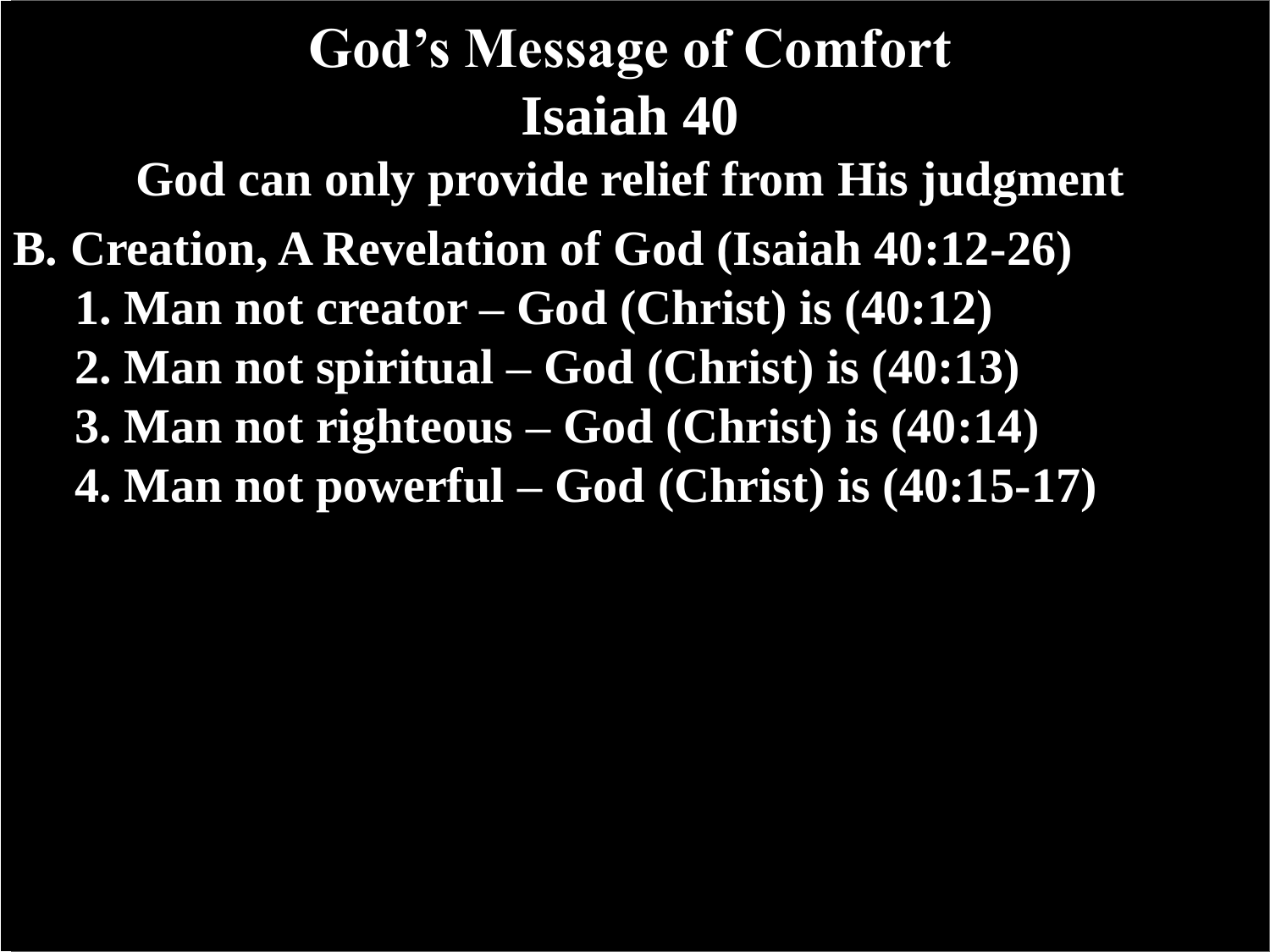**God can only provide relief from His judgment**

- **B. Creation, A Revelation of God (Isaiah 40:12-26) – cont'd**
	- **5. Man's idols not God – God (Christ) is (40:18-26)**
		- **a. Doesn't matter what they look like (v 18)**
		- **b. Doesn't matter what they are made of (vv 19-20)**
		- **c. Doesn't matter what you think about creation (vv 21-22)**
		- **d. Doesn't matter what governments you establish (vv 23-24)**
		- **e. God is real (vv 25-26)**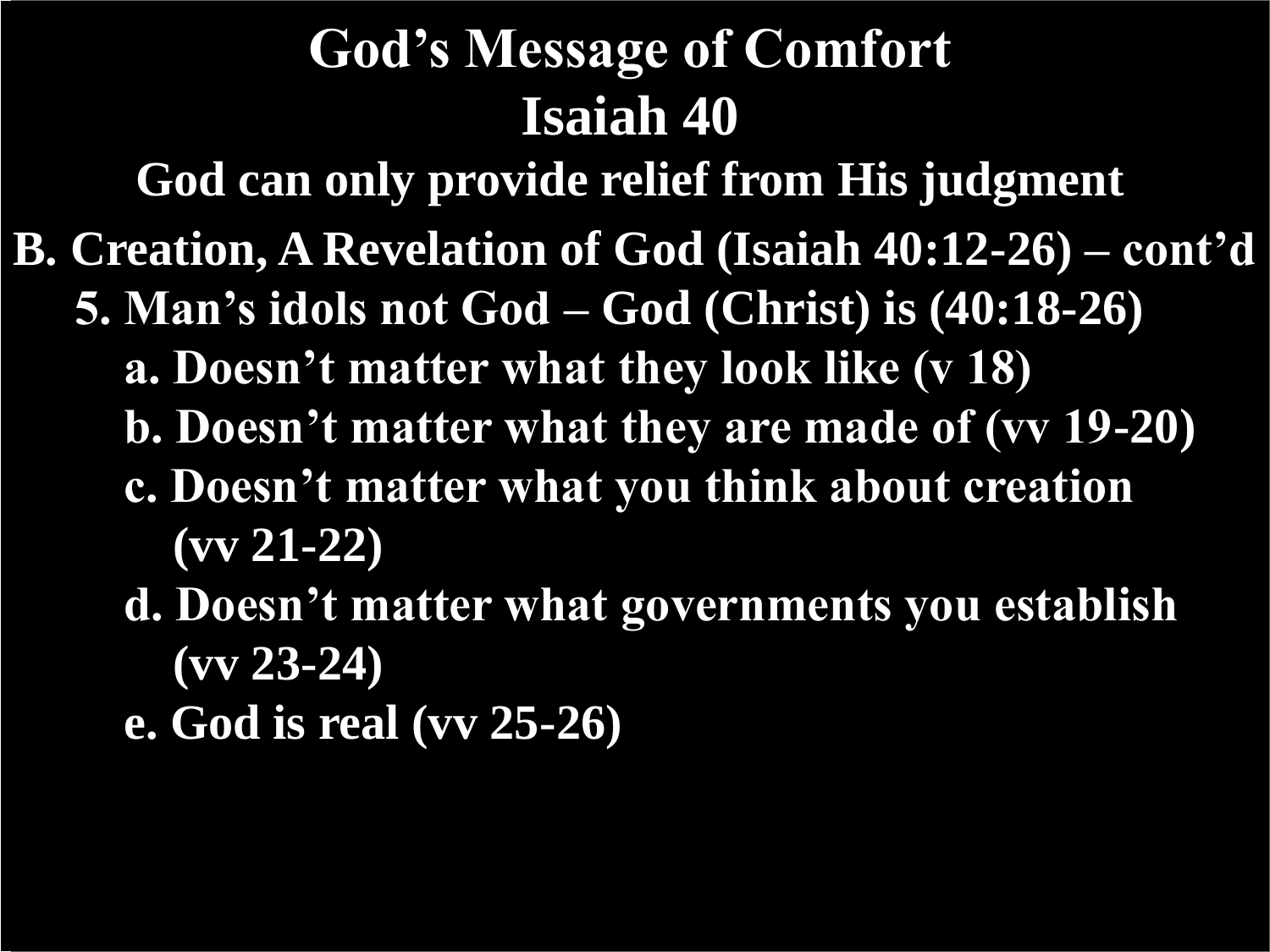**God can only provide relief from His judgment**

- **C. Consideration, A Call From God (Isaiah 40:27-31)**
	- **1. Israel's problem – You cannot see God when you are not truly looking (40:27)**
	- **2. God's answer (40:28-31)**
		- **a. You must see things God's way (v 28)**
		- **b. You must do things in God's strength (vv 29-30)**
		- **c. You must have faith (v 31)**
			- **1) The young Christian shall mount up as an eagle 2 Timothy 2:22**
			- **2) The adult Christian shall run - Hebrews 12:1**
			- **3) The mature Christian shall walk - Galatians 5:16**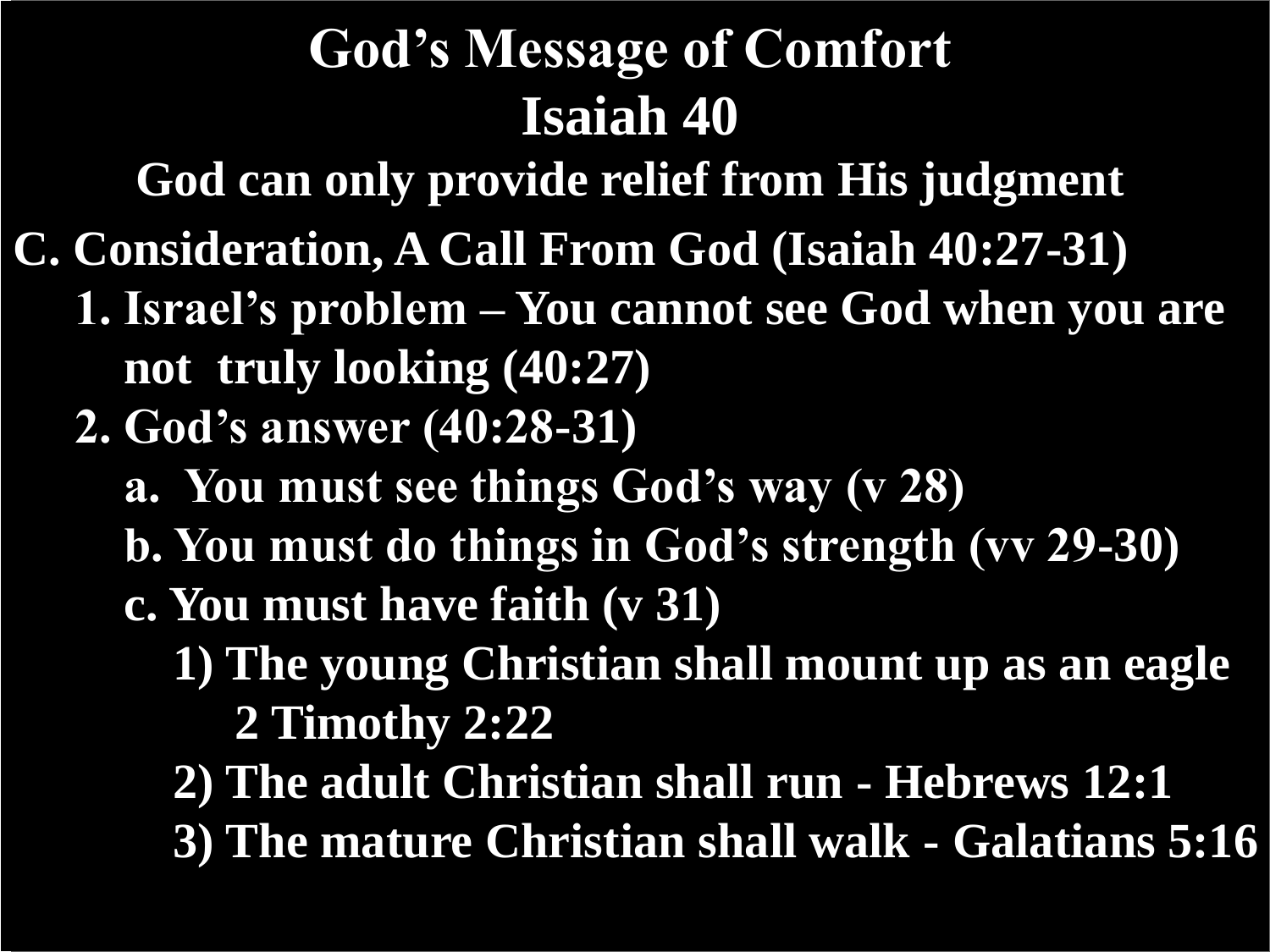#### **God's Man of Comfort Isaiah 41**

#### **God is the only provider of comfort in trials**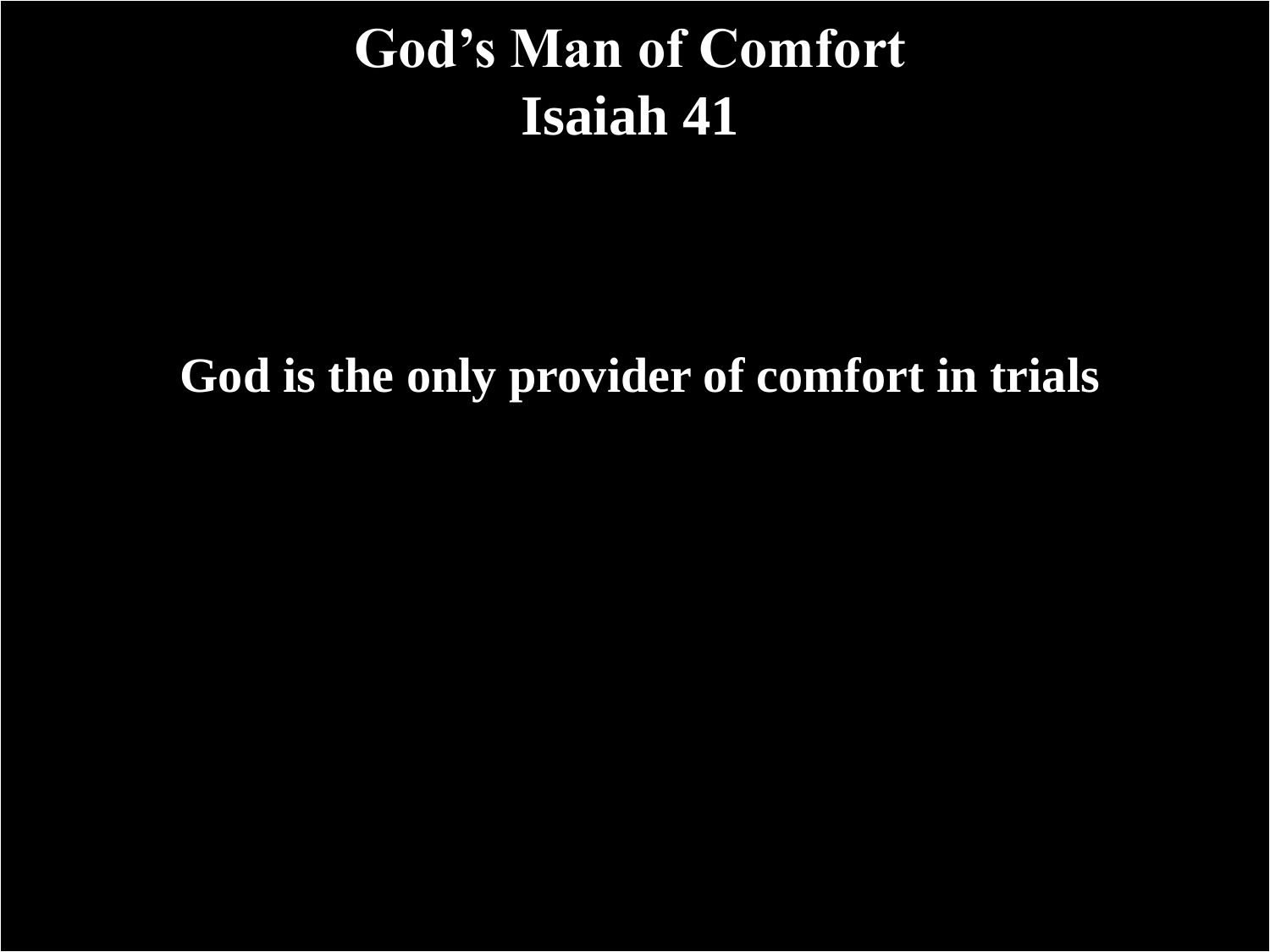#### **I. God's Commandments (Isaiah 41:1-4)**

- **A. Listen before you speak (41:1) Isaiah 41:1**
- **Keep silence before me, O islands; and let the people renew their strength: let them come near; then let them**
- **speak: let us come near together to judgment.**
	- **1. Stay silent**
- **Psalm 46:10**
- **Be still, and know that I am God: I will be exalted among**
- **the heathen, I will be exalted in the earth.** 
	- **2. Rest**
	- **3. Approach His throne**
	- **4. Speak on God's terms**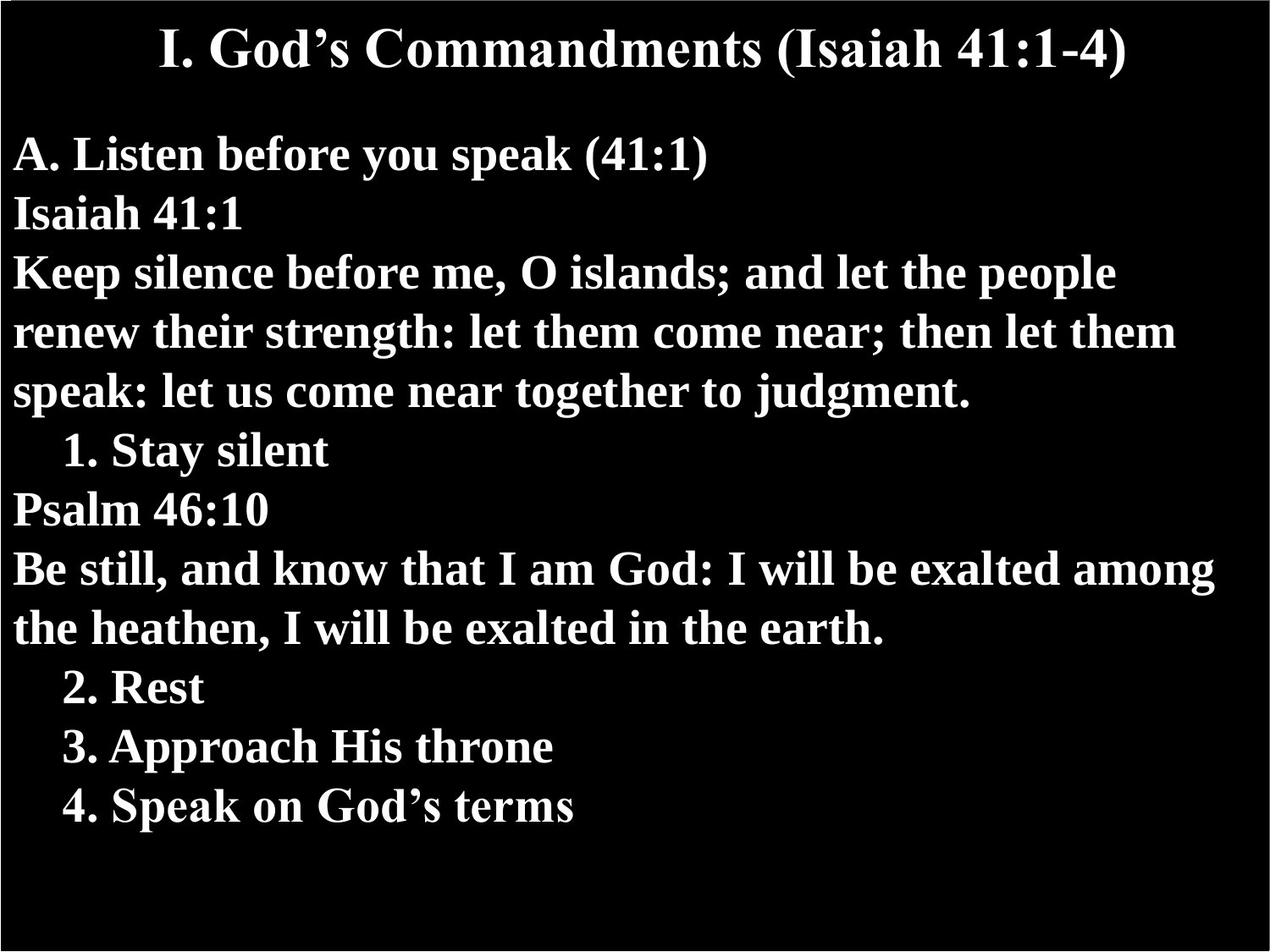#### **I. God's Commandments (Isaiah 41:1-4)**

**B. Look at my answer before you try to solve your problems (41:2-4)**

 **1. The righteous man and his dominion (vv 2-3) Isaiah 41:2-3**

**2 Who raised up the righteous man from the east, called him to his foot, gave the nations before him, and made him rule over kings? he gave them as the dust to his sword, and as driven stubble to his bow.**

**3 He pursued them, and passed safely; even by the way that he had not gone with his feet.**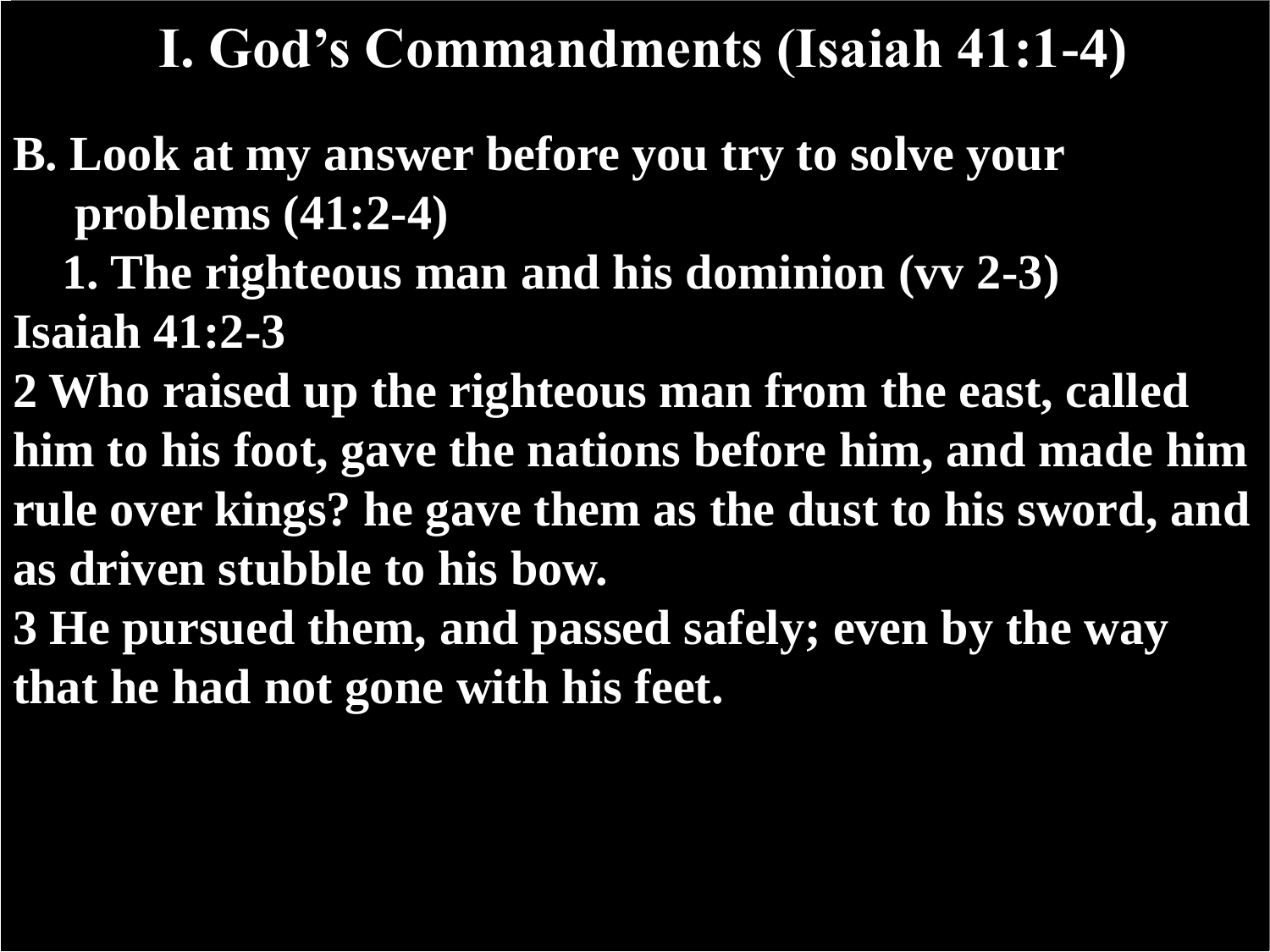#### **I. God's Commandments (Isaiah 41:1-4)**

**B. Look at my answer before you try to solve your problems (41:2-4) - continued**

 **2. The power given him by God (v 4)**

**Isaiah 41:4**

**Who hath wrought and done it, calling the generations from the beginning? I the LORD, the first, and with the last; I am he.**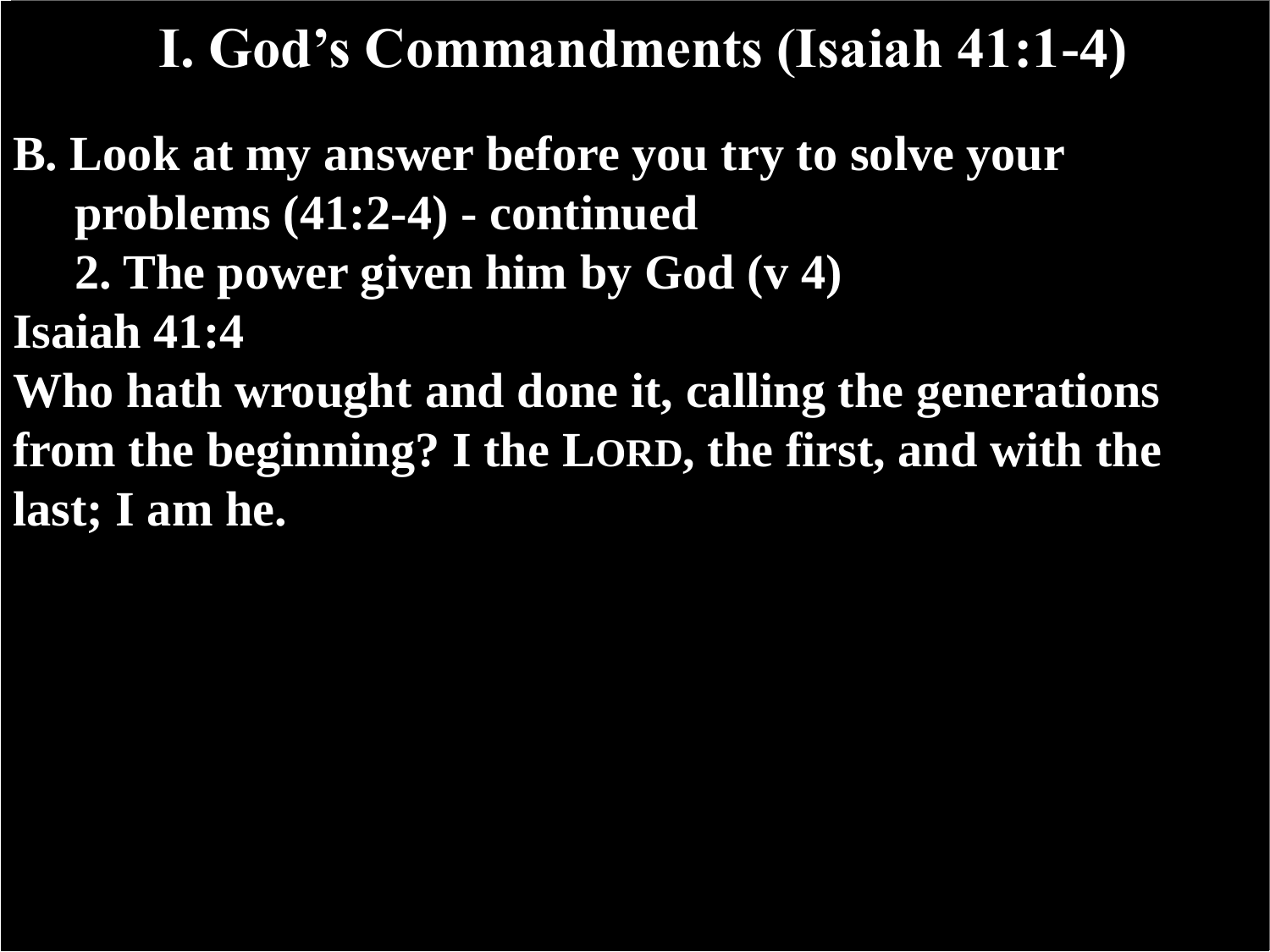#### **II. The World's Rebellion (Isaiah 41:5-7)**

- **A. United against God (41:5-6) Isaiah 41:5-6**
- **5 The isles saw it, and feared; the ends of the earth were afraid, drew near, and came.**
- **6 They helped every one his neighbour; and every one said to his brother, Be of good courage.**
- **B. World's gods thought better than the real God (41:7) Isaiah 41:7**
- **So the carpenter encouraged the goldsmith, and he that smootheth with the hammer him that smote the anvil, saying, It is ready for the sodering: and he fastened it with nails, that it should not be moved.**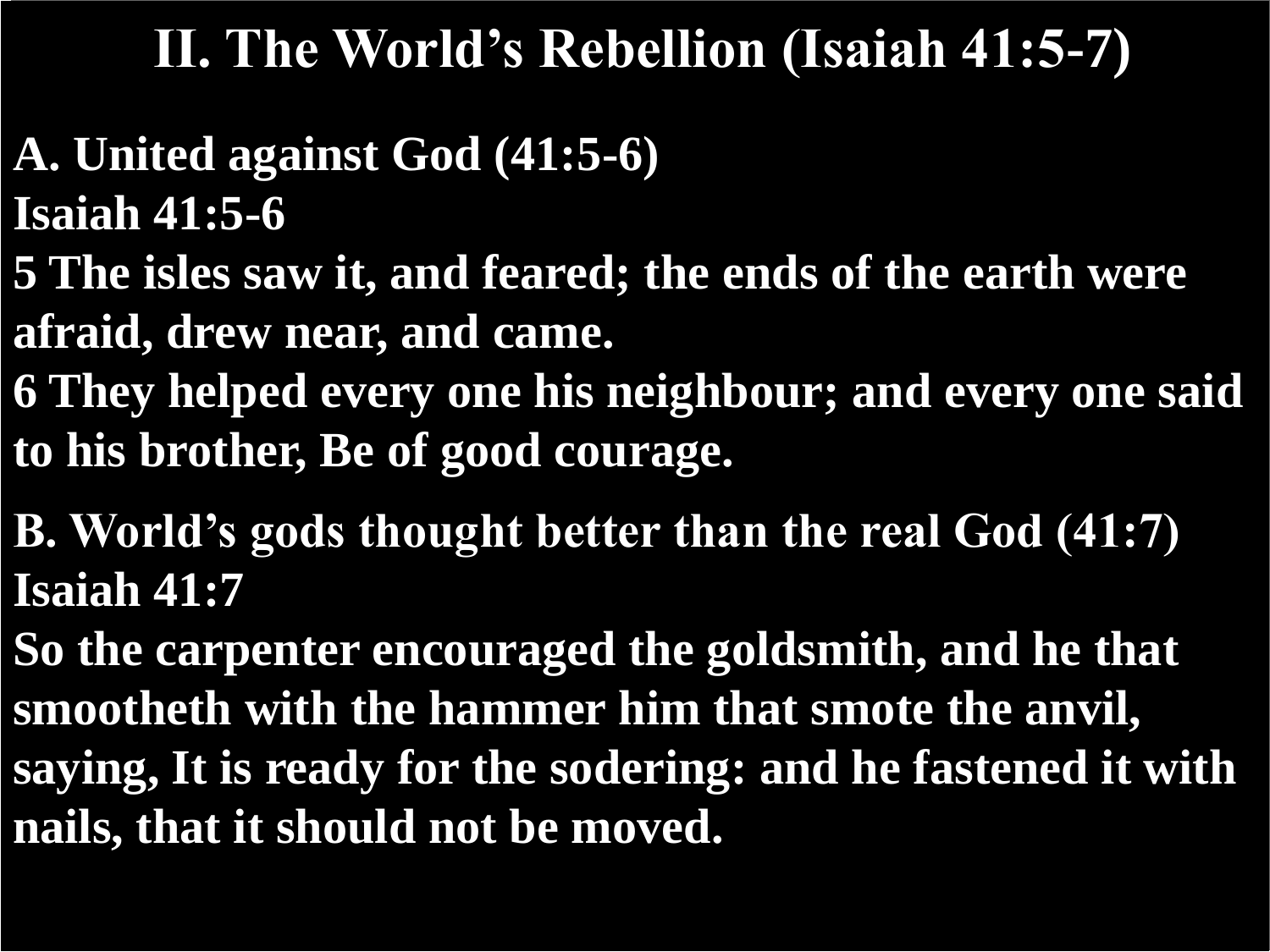- **A. Based on God's covenant (41:8) Isaiah 41:8**
- **But thou, Israel, art my servant, Jacob whom I have chosen, the seed of Abraham my friend.**
- **B. Based on God's calling (41:9) Isaiah 41:9**
- **Thou whom I have taken from the ends of the earth, and called thee from the chief men thereof, and said unto thee, Thou art my servant; I have chosen thee, and not cast thee away.**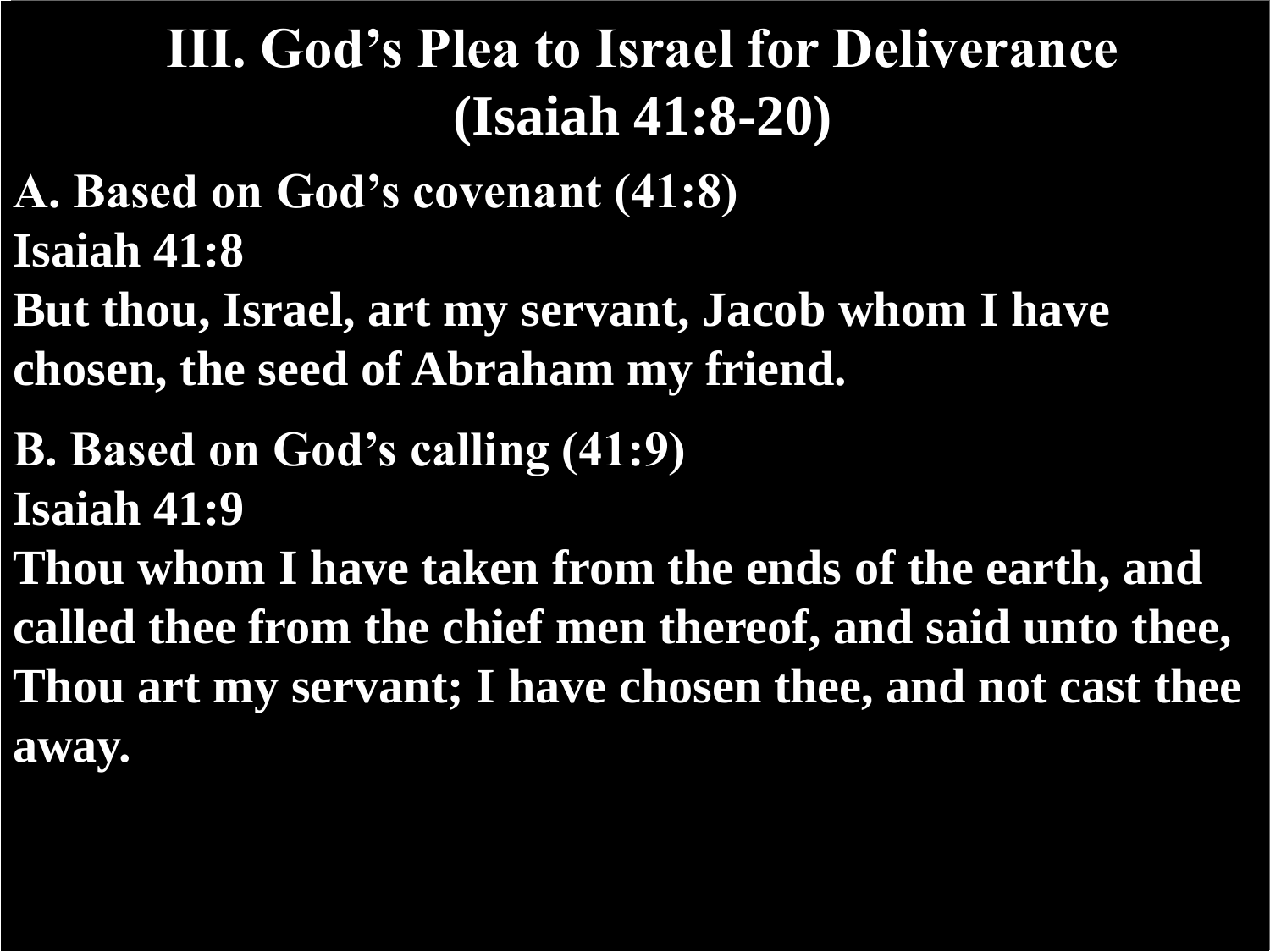- **C. Based on God's promises (41:10-19)**
	- **1. I am with you (v 10)**
- **Isaiah 41:10**
- **Fear thou not; for I am with thee: be not dismayed; for I am thy God: I will strengthen thee; yea, I will help thee; yea, I will uphold thee with the right hand of my righteousness.**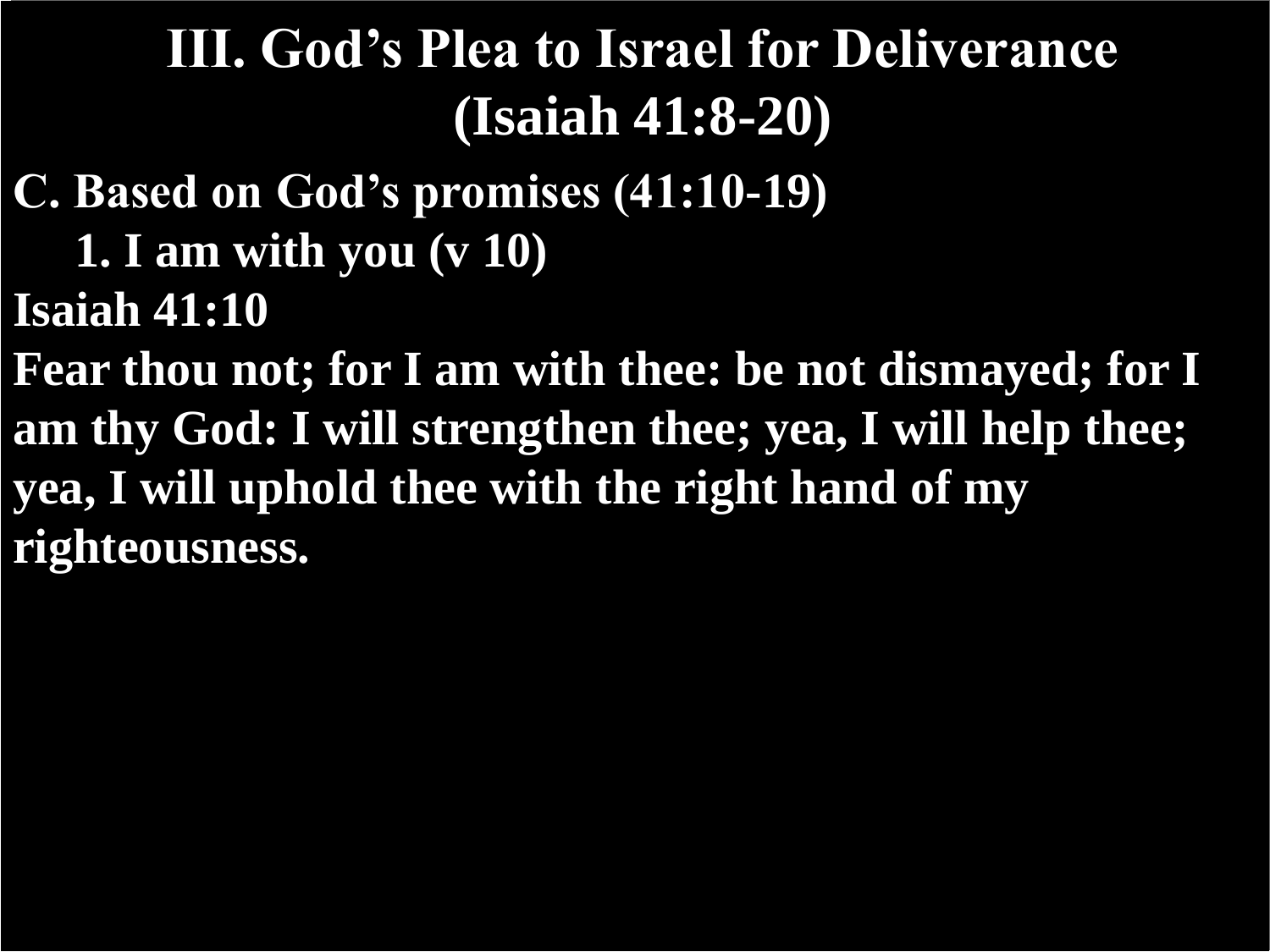- **C. Based on God's promises (41:10-19) - continued**
	- **2. I will take care of your enemies (v 11-12)**
- **Isaiah 41:11-12**
- **11 Behold, all they that were incensed against thee shall be ashamed and confounded: they shall be as nothing; and they that strive with thee shall perish.**
- **12 Thou shalt seek them, and shalt not find them, even**
- **them that contended with thee: they that war against thee shall be as nothing, and as a thing of nought.**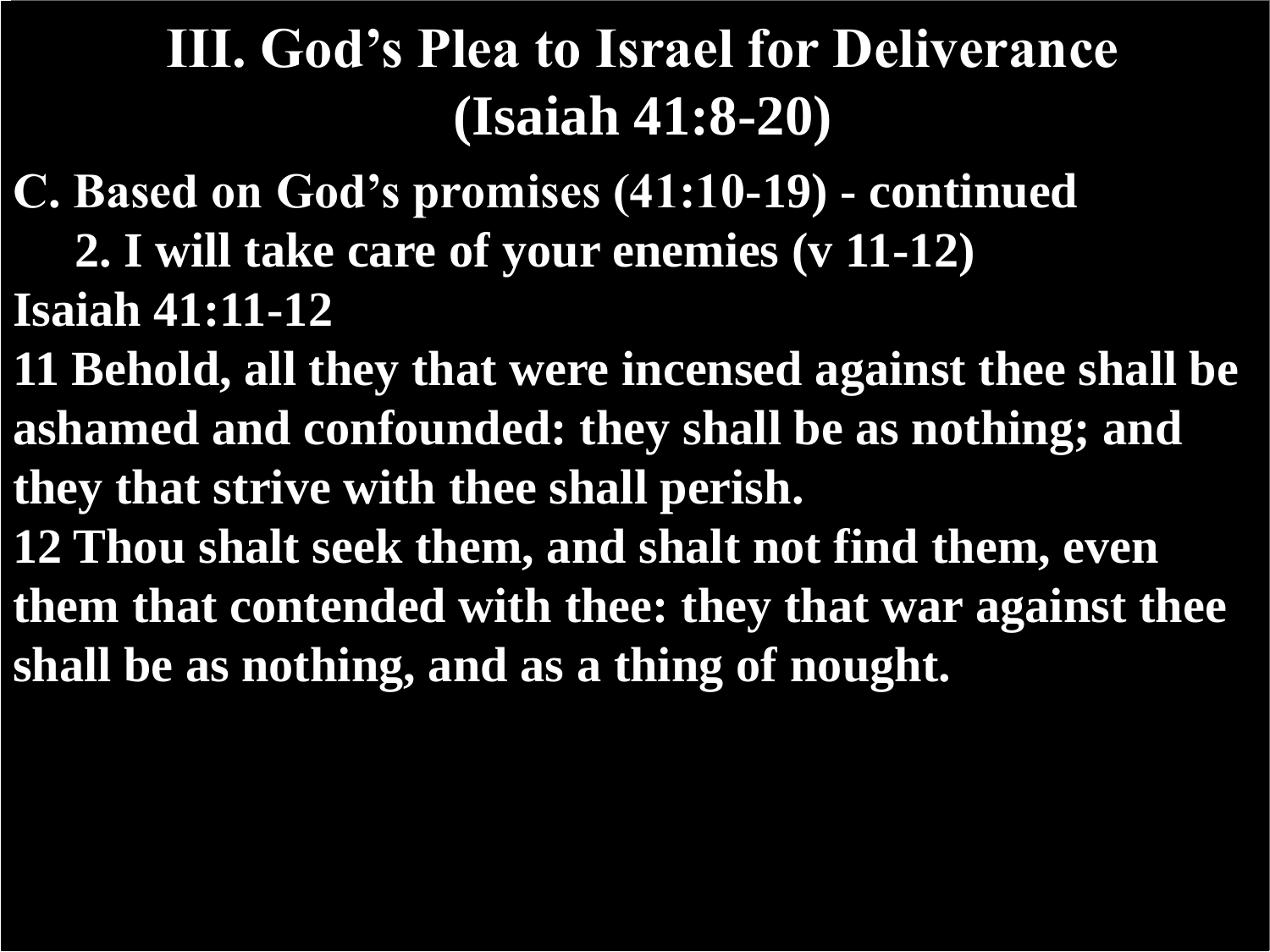- **C. Based on God's promises (41:10-19) - continued**
	- **3. I am your strength (vv 13-16)**
- **Isaiah 41:13-16**
- **13 For I the LORD thy God will hold thy right hand, saying unto thee, Fear not; I will help thee.**
- **14 Fear not, thou worm Jacob, and ye men of Israel; I will help thee, saith the LORD, and thy redeemer, the Holy One of Israel. 15 Behold, I will make thee a new sharp threshing instrument having teeth: thou shalt thresh the mountains, and beat them small, and shalt make the hills as chaff.**
- **16 Thou shalt fan them, and the wind shall carry them away, and the whirlwind shall scatter them: and thou shalt rejoice in the LORD, and shalt glory in the Holy One of Israel.**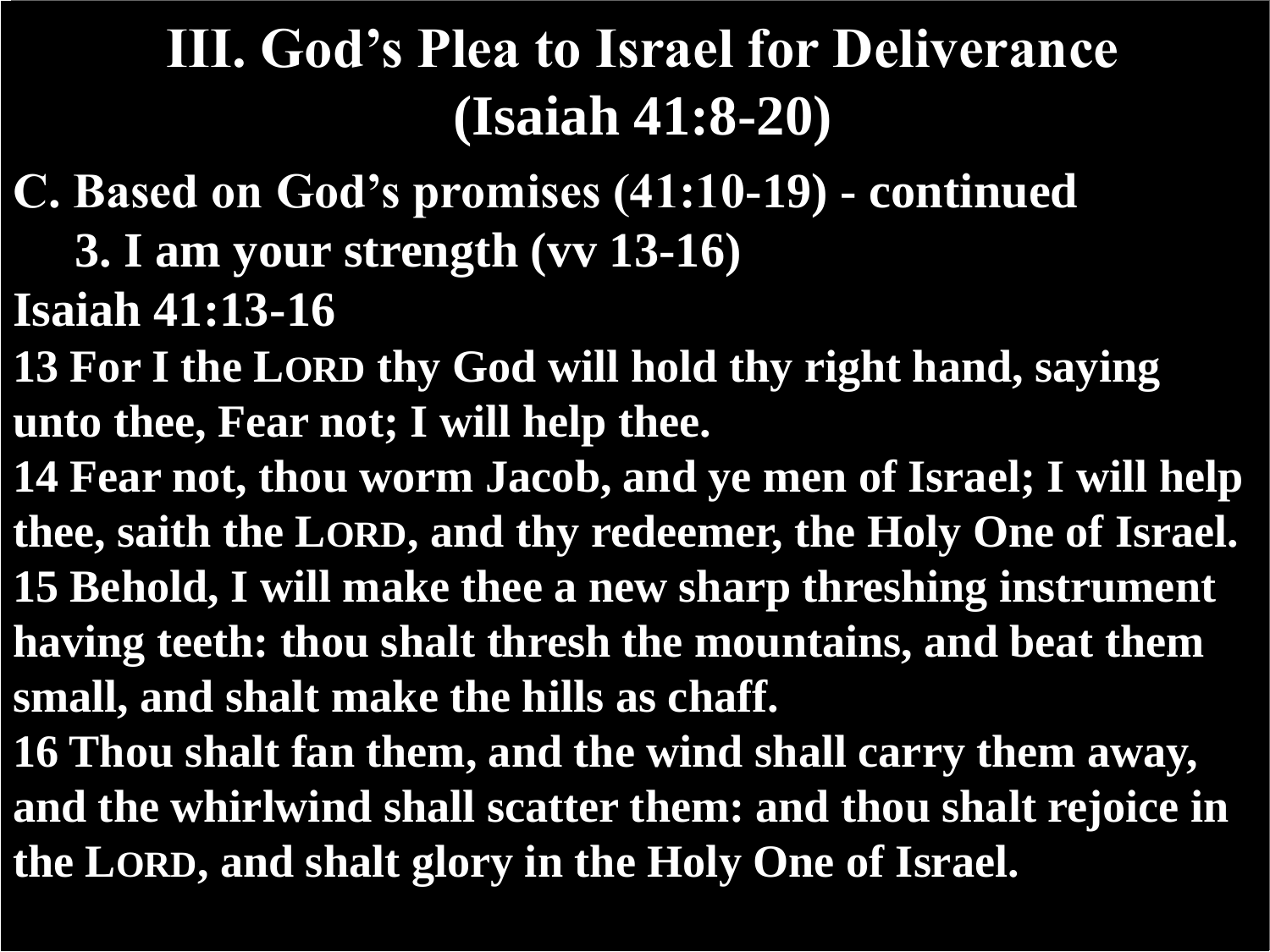- **C. Based on God's promises (41:10-19) - continued**
	- **4. I am your provision (vv 17-19)**
- **Isaiah 41:17-19**
- **17 When the poor and needy seek water, and there is none, and their tongue faileth for thirst, I the LORD will hear**
- **them, I the God of Israel will not forsake them.**
- **18 I will open rivers in high places, and fountains in the midst of the valleys: I will make the wilderness a pool of water, and the dry land springs of water.**
- **19 I will plant in the wilderness the cedar, the shittah tree, and the myrtle, and the oil tree; I will set in the desert the fir tree, and the pine, and the box tree together:**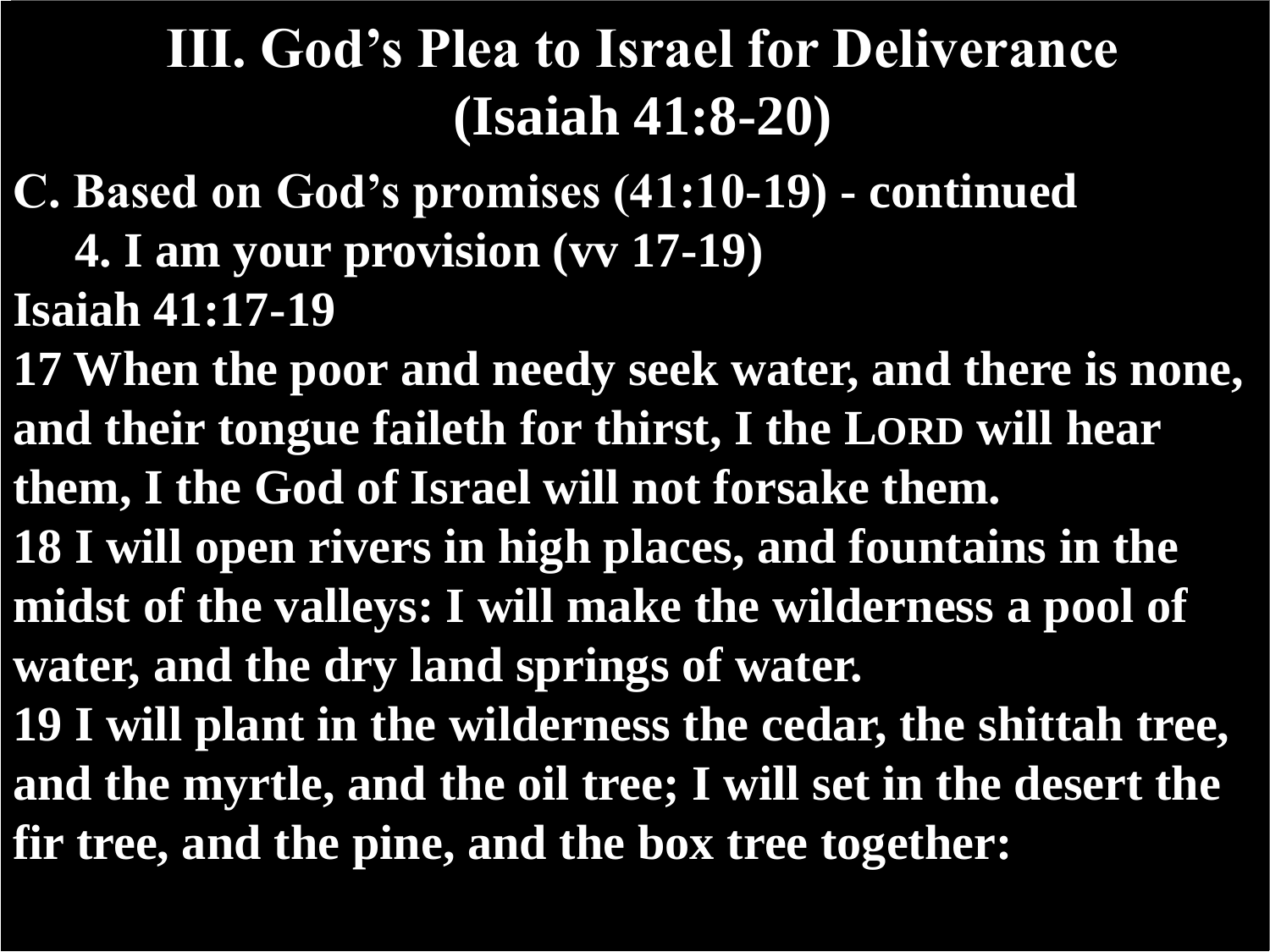- **D. Based on God's actions (41:20) Isaiah 41:20**
- **That they may see, and know, and consider, and understand together, that the hand of the LORD hath done this, and the Holy One of Israel hath created it.**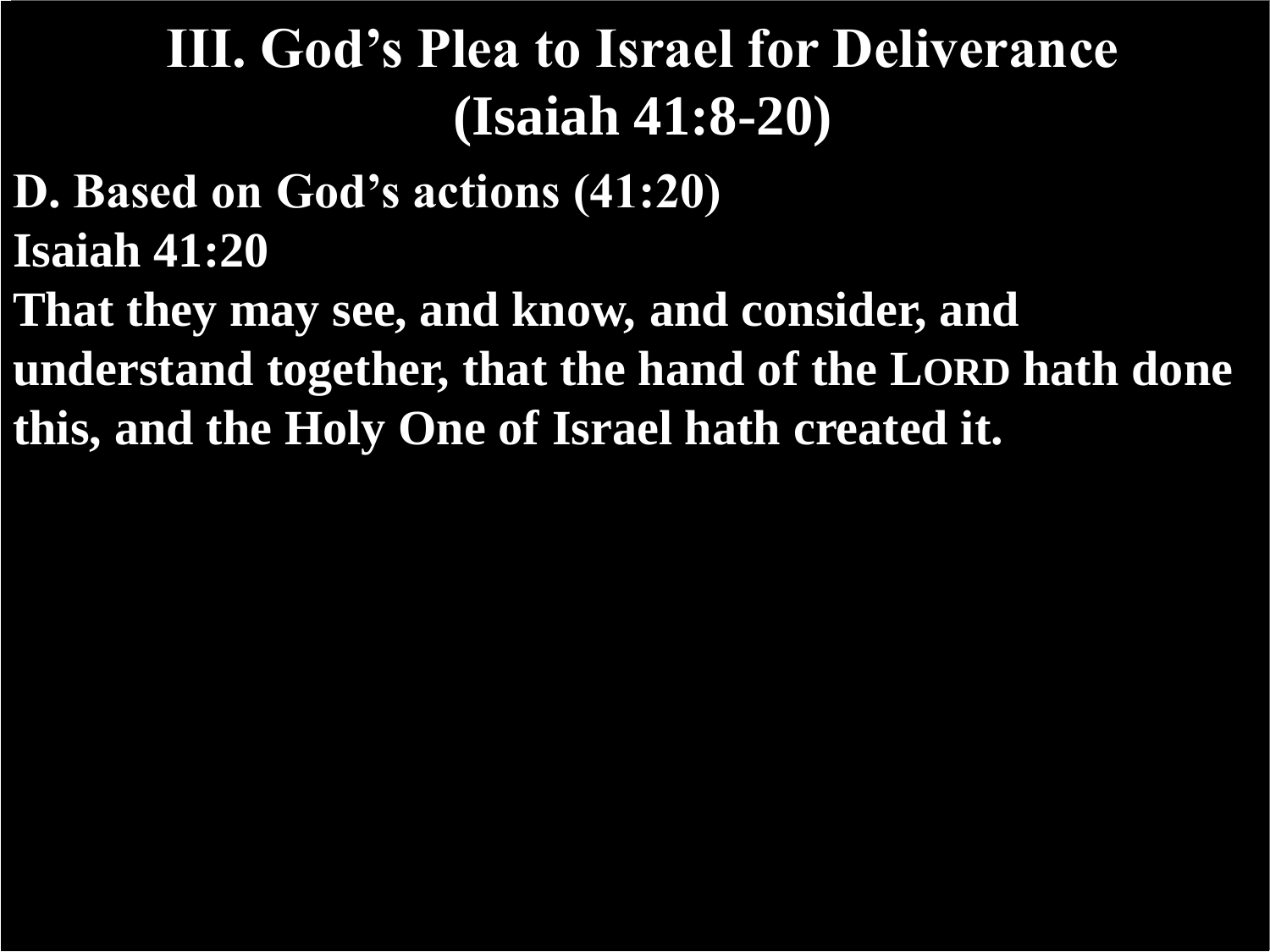- **A. God challenge to idolatry (41:21) Isaiah 41:21**
- **Produce your cause, saith the LORD; bring forth your strong reasons, saith the King of Jacob.**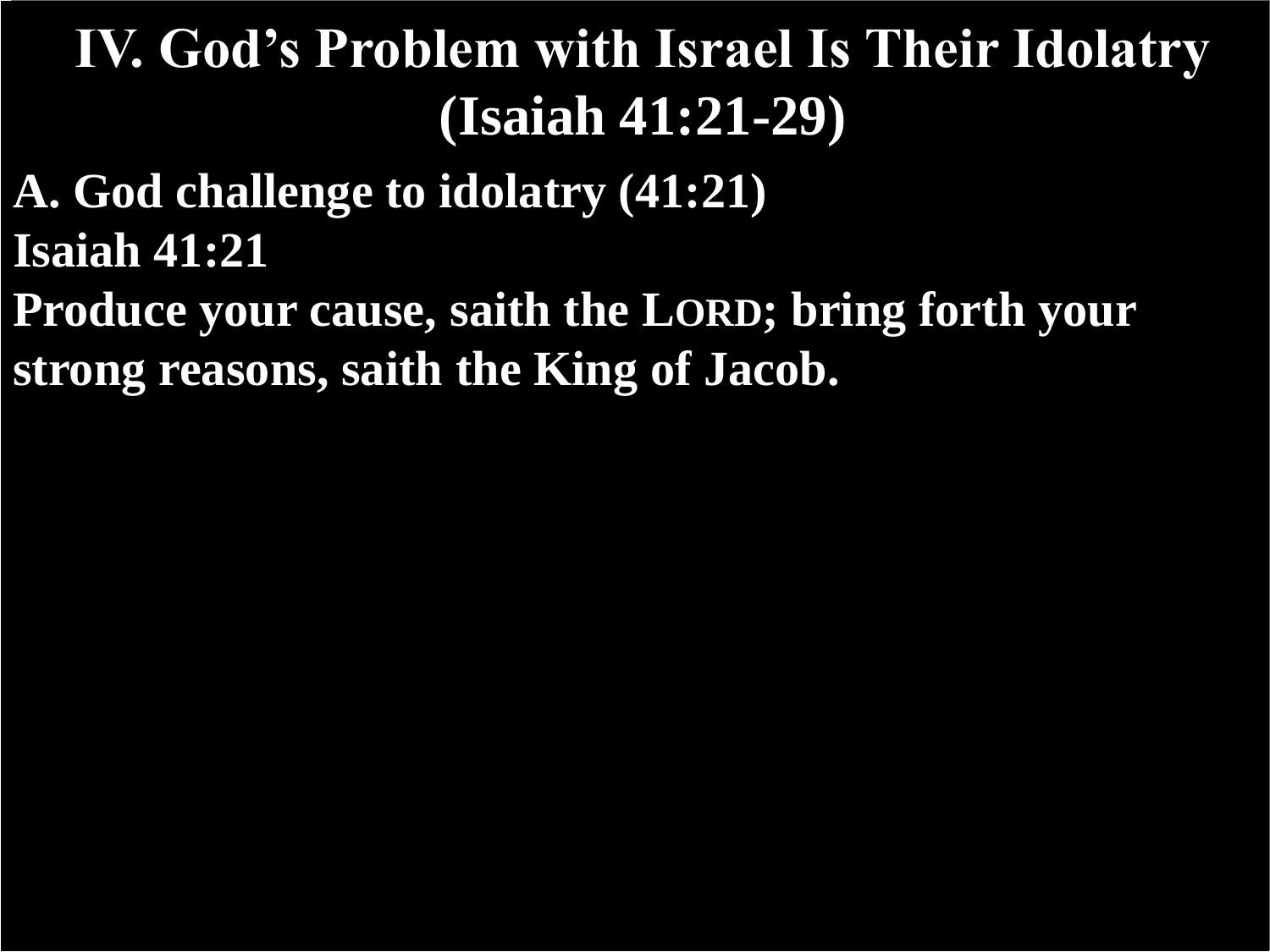- **B. God's condemnation of idolatry (41:22-29)**
- **1. Idols bring no knowledge of the future (vv 22-23) Isaiah 41:22-23**
- **22 Let them bring them forth, and shew us what shall happen: let them shew the former things, what they be, that we may consider them, and know the latter end of them; or declare us things for to come.**
- **23 Shew the things that are to come hereafter, that we may know that ye are gods: yea, do good, or do evil, that we may be dismayed, and behold it together.**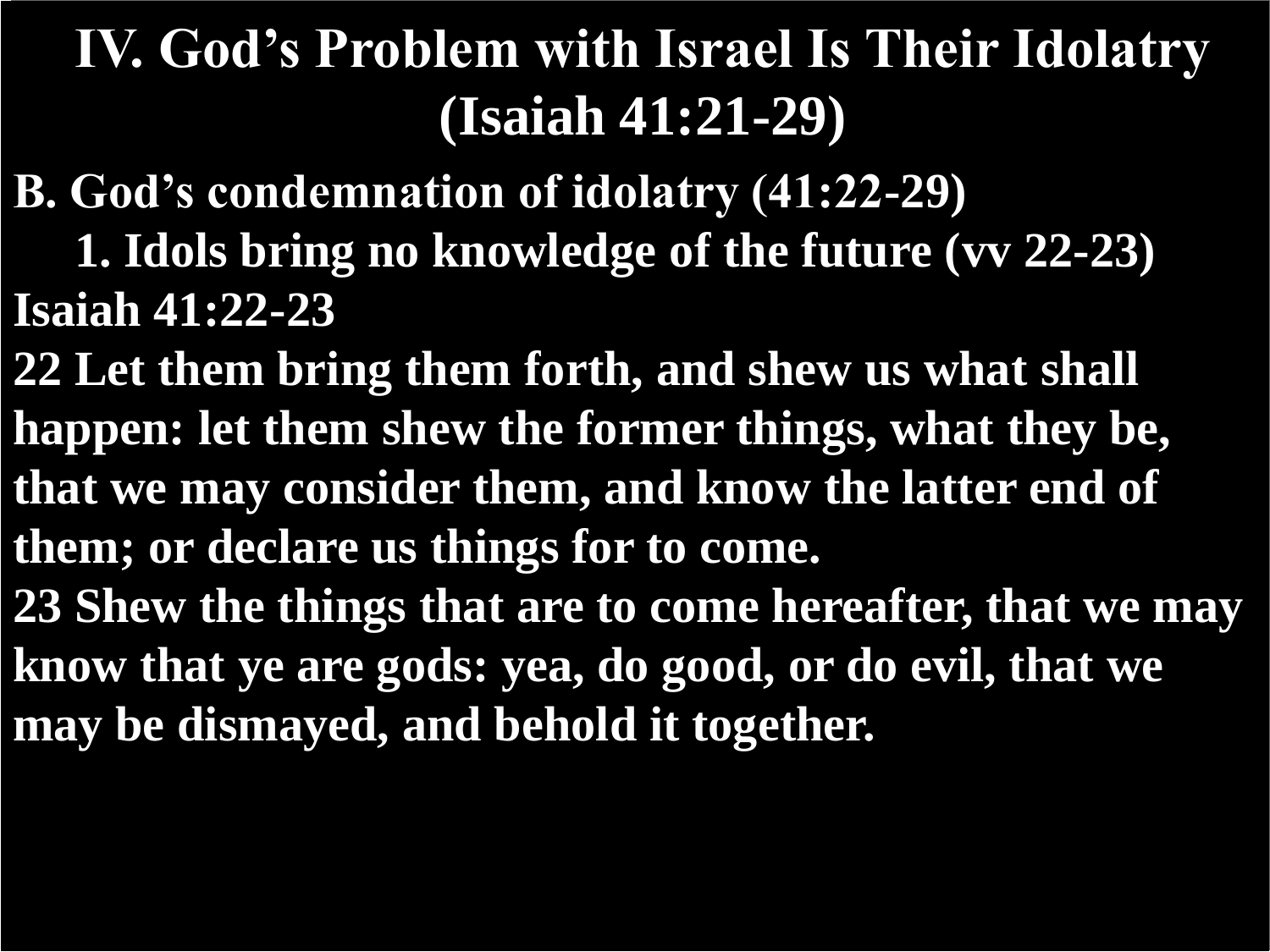- **B. God's condemnation of idolatry (41:22-29) - continued**
	- **2. Idols have no worth (v 24)**
- **Isaiah 41:24**
- **Behold, ye are of nothing, and your work of nought: an abomination is he that chooseth you.**
- **3. Idols cannot stop God's judgment (v 25) Isaiah 41:25**
- **I have raised up one from the north, and he shall come: from the rising of the sun shall he call upon my name: and he shall come upon princes as upon morter, and as the potter treadeth clay.**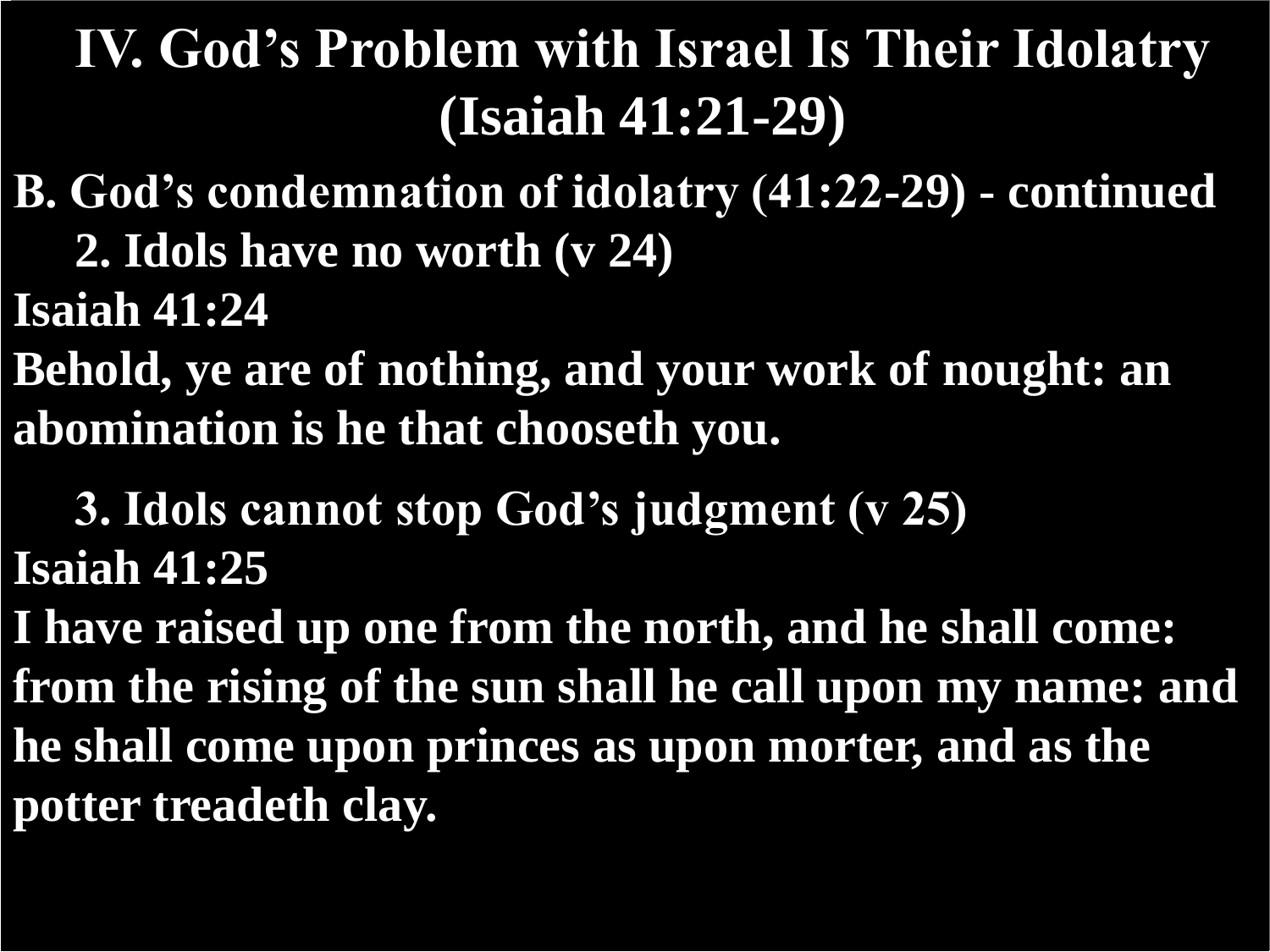- **B. God's condemnation of idolatry (41:22-29) - continued 4. Idols bring no knowledge of the past (v 26) Isaiah 41:26**
- **Who hath declared from the beginning, that we may know? and beforetime, that we may say, He is righteous? yea, there is none that sheweth, yea, there is none that declareth, yea, there is none that heareth your words.**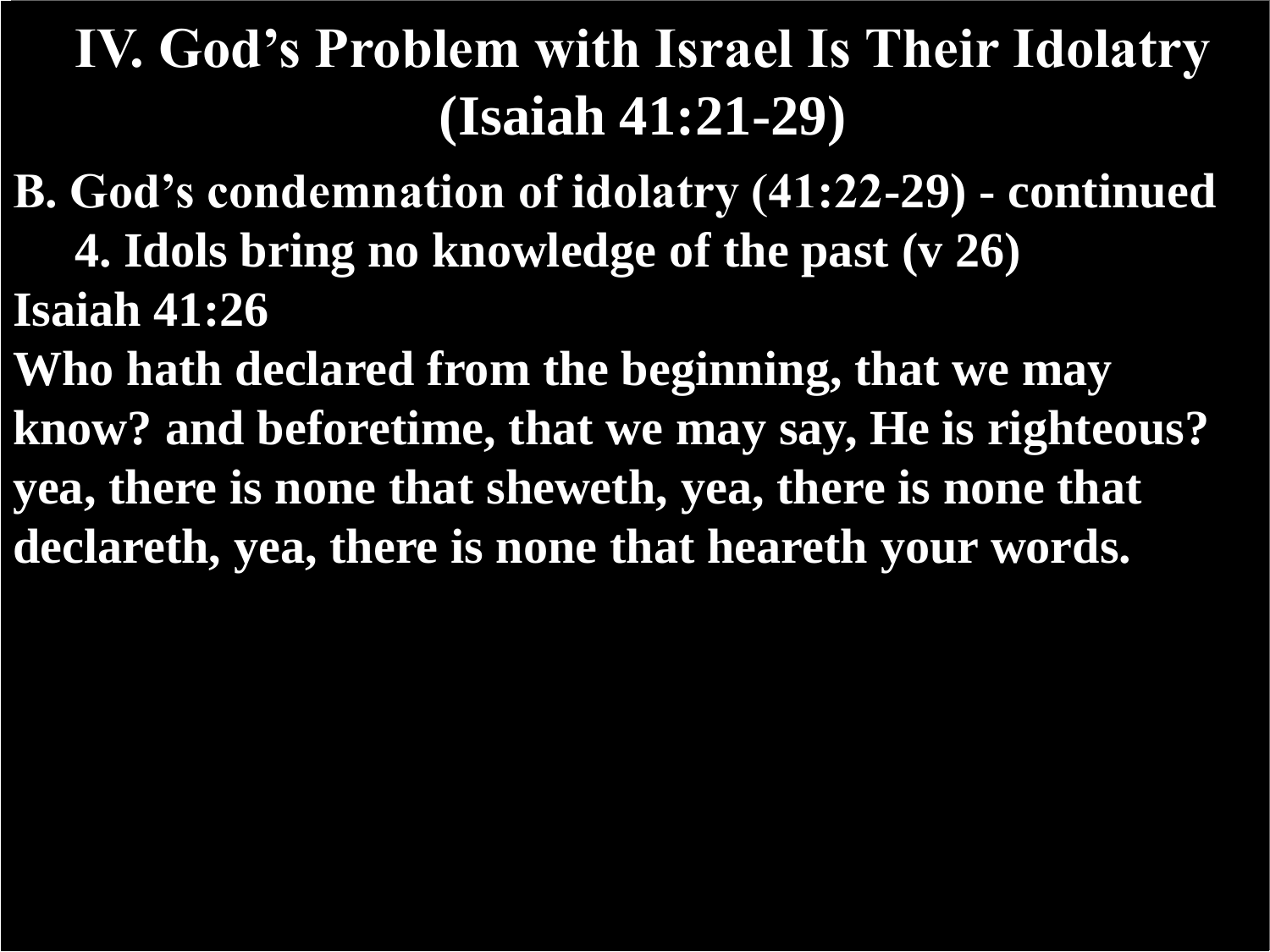- **B. God's condemnation of idolatry (41:22-29) - continued 5. Idols are no answer to Israel's problems (vv 27-28) Isaiah 41:27-28**
- **27 The first shall say to Zion, Behold, behold them: and I will give to Jerusalem one that bringeth good tidings. 28 For I beheld, and there was no man; even among them, and there was no counsellor, that, when I asked of them, could answer a word.**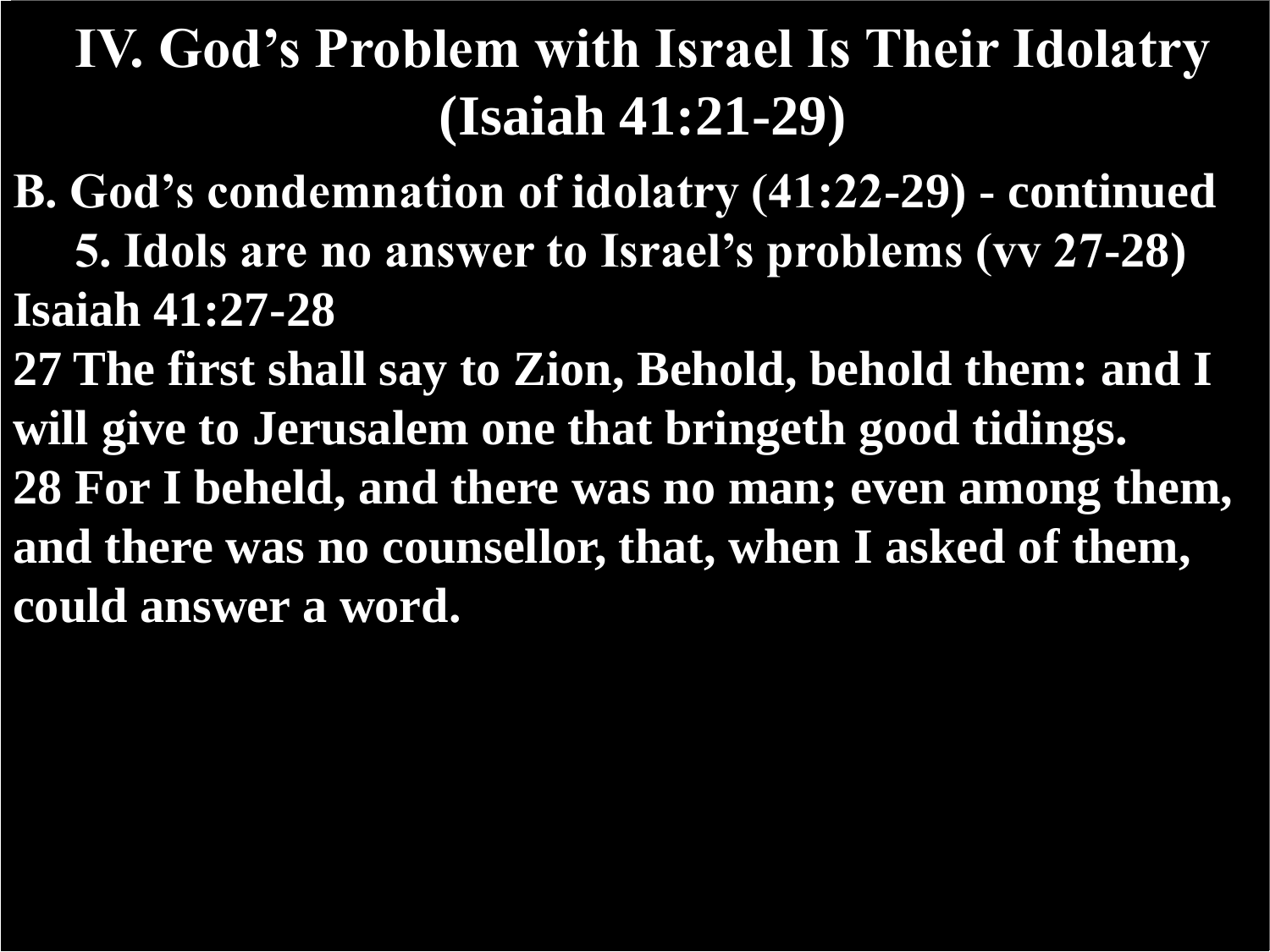- **B. God's condemnation of idolatry (41:22-29) - continued 6. Idols bring no hope (v 29)**
- **Isaiah 41:29**
- **Behold, they are all vanity; their works are nothing: their molten images are wind and confusion.**